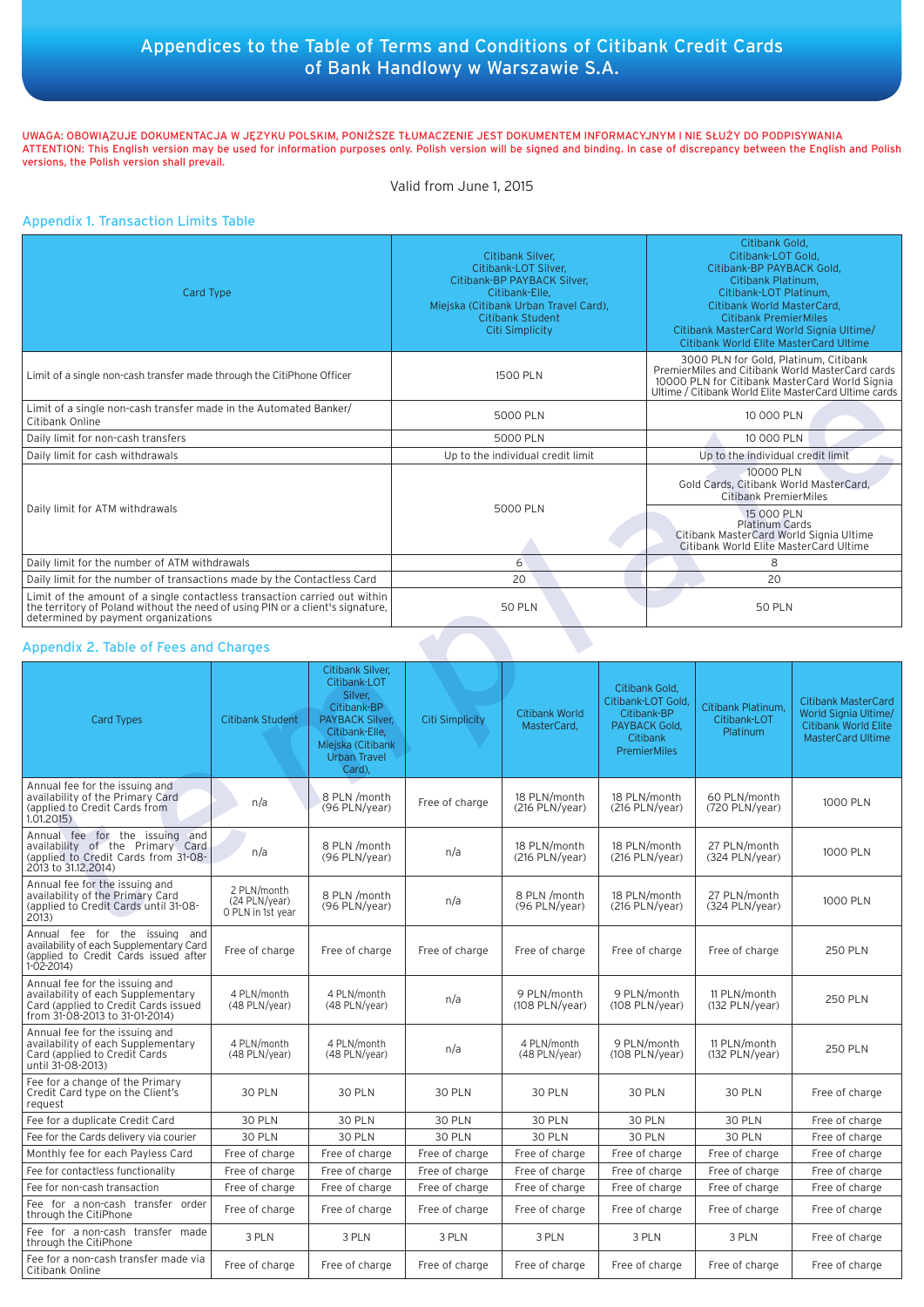| Fee for a non-cash transfer made via<br><b>Automated Banker</b>                                                                                                                       | Free of charge                                             | Free of charge                                        | Free of charge                                                                                                                                                                                                                                                       | Free of charge                                             | Free of charge                                                              | Free of charge                                        | Free of charge                                                                                                                                               |
|---------------------------------------------------------------------------------------------------------------------------------------------------------------------------------------|------------------------------------------------------------|-------------------------------------------------------|----------------------------------------------------------------------------------------------------------------------------------------------------------------------------------------------------------------------------------------------------------------------|------------------------------------------------------------|-----------------------------------------------------------------------------|-------------------------------------------------------|--------------------------------------------------------------------------------------------------------------------------------------------------------------|
| Commission for the cash transaction<br>and cash transfer from the credit card's<br>account                                                                                            | 6% of the                                                  | 6% of the                                             | 6% of the<br>Transaction amount, Transaction amount, Transaction amount, Transaction amount, Transaction amount, Transaction amount<br>not less than 10 PLN not less than 10 PLN not less than 10 PLN not less than 10 PLN not less than 10 PLN not less than 10 PLN | 6% of the                                                  | 6% of the                                                                   | 6% of the                                             | 6% of the Transaction<br>amount, not less than<br>10 PLN                                                                                                     |
| Fee for repayment of Credit Card<br>Outstanding Balance at the Branch                                                                                                                 | 10 PLN                                                     | <b>10 PLN</b>                                         | <b>10 PLN</b>                                                                                                                                                                                                                                                        | <b>10 PLN</b>                                              | <b>10 PLN</b>                                                               | <b>10 PLN</b>                                         | Free of charge                                                                                                                                               |
| Commission for currency conversion.<br>Transactions executed in a currency<br>other than PLN                                                                                          | 5,8% of the<br>transaction amount   transaction amount     | 5,8% of the                                           | 5.8% of the<br>transaction<br>amount                                                                                                                                                                                                                                 | 5.8% of the                                                | 5,8% of the<br>transaction amount   transaction amount   transaction amount | 5,8% of the                                           | 5,8% of the transaction<br>amount                                                                                                                            |
| Fee in consideration of Customer's<br>use of CitiPhone Telephone Banking<br>Service                                                                                                   | 6 PLN/month                                                | 6 PLN/month                                           | 6 PLN/month                                                                                                                                                                                                                                                          | 6 PLN/month                                                | 6 PLN/month                                                                 | 6 PLN/month                                           | Free of charge                                                                                                                                               |
| Fee for the Citibank Online services                                                                                                                                                  | Free of charge                                             | Free of charge                                        | Free of charge                                                                                                                                                                                                                                                       | Free of charge                                             | Free of charge                                                              | Free of charge                                        | Free of charge                                                                                                                                               |
| Fee for assigning a new or changing<br>the previous CitiPhone PIN                                                                                                                     | Free of charge                                             | Free of charge                                        | Free of charge                                                                                                                                                                                                                                                       | Free of charge                                             | Free of charge                                                              | Free of charge                                        | Free of charge                                                                                                                                               |
| Monthly fee for the CitiAlerts<br>Standard                                                                                                                                            | 6 PLN<br>$(1st$ month free<br>of charge)                   | 6 PLN<br>(1 <sup>st</sup> month free<br>of charge)    | Free of charge                                                                                                                                                                                                                                                       | 6 PLN<br>$(1st$ month free<br>of charge)                   | 6 PLN<br>$(1st$ month free<br>of charge)                                    | 6 PLN<br>$(1st$ month free<br>of charge)              | Free of charge                                                                                                                                               |
| Monthly fee for the CitiAlerts<br>Premium                                                                                                                                             | <b>10 PLN</b><br>(1 <sup>st</sup> month free<br>of charge) | <b>10 PLN</b><br>$(1st$ month free<br>of charge)      | Free of charge                                                                                                                                                                                                                                                       | <b>10 PLN</b><br>(1 <sup>st</sup> month free<br>of charge) | <b>10 PLN</b><br>$(1st$ month free<br>of charge)                            | <b>10 PLN</b><br>$(1st$ month free<br>of charge)      | Free of charge                                                                                                                                               |
| Fee for a paper statement<br>(applied to the Credit Cards issued<br>after 1/10/2011)                                                                                                  | 5 PLN /month                                               | 5 PLN /month                                          | 5 PLN /month                                                                                                                                                                                                                                                         | 5 PLN /month                                               | 5 PLN /month                                                                | 5 PLN /month                                          | Free of charge                                                                                                                                               |
| Fee for a copy of the Statement<br>older than 1 months                                                                                                                                | 20 PLN                                                     | 20 PLN                                                | 20 PLN                                                                                                                                                                                                                                                               | 20 PLN                                                     | 20 PLN                                                                      | 20 PLN                                                | Free of charge                                                                                                                                               |
| Fee for a copy of the Transaction<br>document                                                                                                                                         | <b>15 PLN</b>                                              | <b>15 PLN</b>                                         | <b>15 PLN</b>                                                                                                                                                                                                                                                        | <b>15 PLN</b>                                              | <b>15 PLN</b>                                                               | <b>15 PLN</b>                                         | Free of charge                                                                                                                                               |
| Fee for a transfer confirmation on<br>the Client's request                                                                                                                            | 7 PLN                                                      | 7 PLN                                                 | 7 PLN                                                                                                                                                                                                                                                                | 7 PLN                                                      | 7 PLN                                                                       | 7 PLN                                                 | Free of charge                                                                                                                                               |
| Fee for issuing the certificate<br>concerning the credit card's account                                                                                                               | <b>35 PLN</b>                                              | <b>35 PLN</b>                                         | <b>35 PLN</b>                                                                                                                                                                                                                                                        | <b>35 PLN</b>                                              | <b>35 PLN</b>                                                               | <b>35 PLN</b>                                         | Free of charge                                                                                                                                               |
| Fee for the Travel Package (applies<br>to the insured, joining the insurance<br>until 09/08/2012).                                                                                    | 10 PLN /month                                              | 10 PLN /month                                         | 10 PLN /month                                                                                                                                                                                                                                                        | 10 PLN /month                                              | 10 PLN /month                                                               | 10 PLN /month                                         | n/a                                                                                                                                                          |
| Fee for the Safety Package insurance<br>(applies to the insured, joining the<br>insurance until 31.01.2015)                                                                           | 6,5 PLN /month                                             | 6,5 PLN /month                                        | n/a                                                                                                                                                                                                                                                                  | 6,5 PLN /month                                             | 6,5 PLN /month                                                              | 6,5 PLN /month                                        | n/a                                                                                                                                                          |
| Fee for the Credit Shield insurance<br>(applies to the insured, joining the<br>insurance until 31.01.2015)                                                                            | 0.36% of debt<br>balance                                   | 0,36% of debt<br>balance                              | n/a                                                                                                                                                                                                                                                                  | 0,36% of debt<br>balance                                   | $0.36\%$ of debt<br>balance                                                 | 0,36% of debt<br>balance                              | 0,36% of debt<br>balance                                                                                                                                     |
| Fee for the Credit Shield Plus<br>insurance (applied to the insured,<br>joining the insurance until 31.01.2015)                                                                       | 0,79% of debt<br>balance                                   | 0,79% of debt<br>balance                              | n/a                                                                                                                                                                                                                                                                  | 0,79% of debt<br>balance                                   | 0,79% of debt<br>balance                                                    | 0,79% of debt<br>balance                              | 0,79% of debt<br>balance                                                                                                                                     |
| Commission pavable in consideration<br>of spreading Transaction into<br>installments under Comfort Equal<br>Payment Plan (for Plans activated as<br>of 1 January 2015)                | 10% of Transaction<br>amount, not less<br>than 50 PLN      | 10% of Transaction<br>amount, not less<br>than 50 PLN | 10% of Transaction<br>amount, not less<br>than 50 PLN                                                                                                                                                                                                                | 10% of Transaction<br>amount, not less<br>than 50 PLN      | 10% of Transaction<br>amount, not less<br>than 50 PLN                       | 10% of Transaction<br>amount, not less<br>than 50 PLN | 10% of Transaction<br>amount, not less than<br><b>50 PLN</b>                                                                                                 |
| Operating fee in consideration of<br>handling of Comfort Equal Payment<br>Plan for Additional Overdraft added<br>to monthly installment (for Plans<br>activated as of 1 January 2015) | PLN 30/month                                               | PLN 30/month                                          | PLN 30/month                                                                                                                                                                                                                                                         | PLN 30/month                                               | PLN 30/month                                                                | PLN 30/month                                          | PLN 30/month                                                                                                                                                 |
| Operating fee in consideration of<br>handling of Comfort Equal Payment<br>Plan within Overdraft added to<br>monthly installment (for Plans<br>activated as of 1 January 2015)         | PLN 20/month                                               | PLN 20/month                                          | PLN 20/month                                                                                                                                                                                                                                                         | PLN 20/month                                               | PLN 20/month                                                                | PLN 20/month                                          | PLN 20/month                                                                                                                                                 |
| Priority Pass VIP lounge entry fee for<br><b>Primary Card holders</b>                                                                                                                 | n/a                                                        | n/a                                                   | n/a                                                                                                                                                                                                                                                                  | n/a                                                        | n/a                                                                         | n/a                                                   | Unlimited VIP lounge<br>entries for Primary<br>Card holders in<br>calendar year - free of<br>charge<br>one-time entry for<br>accompanying person<br>- USD 30 |
| Fee for exceeding the Credit Limit                                                                                                                                                    | Free of charge                                             | Free of charge                                        | Free of charge                                                                                                                                                                                                                                                       | Free of charge                                             | Free of charge                                                              | Free of charge                                        | Free of charge                                                                                                                                               |
| Fee for a collection letter                                                                                                                                                           | <b>25 PLN</b>                                              | <b>25 PLN</b>                                         | Free of charge                                                                                                                                                                                                                                                       | 25 PLN                                                     | 25 PLN                                                                      | <b>25 PLN</b>                                         | Free of charge                                                                                                                                               |
| Fee for a telephone collection<br>reminder                                                                                                                                            | <b>35 PLN</b>                                              | <b>35 PLN</b>                                         | Free of charge                                                                                                                                                                                                                                                       | <b>35 PLN</b>                                              | <b>35 PLN</b>                                                               | <b>35 PLN</b>                                         | Free of charge                                                                                                                                               |

The annual fees quoted in the Table of Fees and Commissions apply to the standard offer and not to promotional offers. The insurance products and other services specified in the Table of Fees and Commissions are voluntary.

Citigold and Citigold Select account holders in a particular calendar month are exempt from the charges for maintaining accounts in accordance with applicable Fees and Commissions Table: accounts and credit lines for individual clients (excluding holders of Citibank MasterCard World Signia Ultime/Citibank MasterCard World Elite Ultime) are exempt from the monthly amount of the Annual fee for the issuance and use of the Main Card, monthly fee for the use of the CitiPhone Telephone Banking Service and monthly fee for Pakiet Bezpieczeństwa Insurance, whereas the fee exemption for Pakiet Bezpieczeństwa Insurance concerns Customers, who joined the insurance until 31 March 2015.

For Priority Pass, the fee in consideration of access to VIP lounge is charged as equivalent of USD 30 converted into PLN at the Bank's exchange rate obtaining on the day of posting of the fee in the card account.

The daily limit of the charges for the collection activities is 35 PLN, the monthly limit of the charges for the collection activities is 95 PLN.

Should the Client default on its obligations under the Citibank Credit Card Agreement, the Client shall pay the costs of untimely services at the amount provided in the Table of Fees and Charges as well as may be obliged to cover court and enforcement fees in accordance with the Code of Civil Procedure of 17th November 1964, the Act on Court Costs in Civil Cases of 28th July 2005, the Act on Court Enforcement Officers and Enforcement Proceedings of 29th August 1997, the regulation of the Minister of Justice of 28th September 2002 on fees for acts of legal advisers and bearing by the State Treasury of costs of legal assistance given by a legal advisor ex officio and the regulation of the Minister of Justice of 28th September 2002 on fees for acts of lawyers and bearing by the State Treasury of costs of unpaid legal assistance provided ex officio.

The Client holding the Platinum Primary Credit Card or the MasterCard Credit Card, with the special "World" graphic mark, is under free of charge Concierge Service, according to the "Rules of Concierge Services".